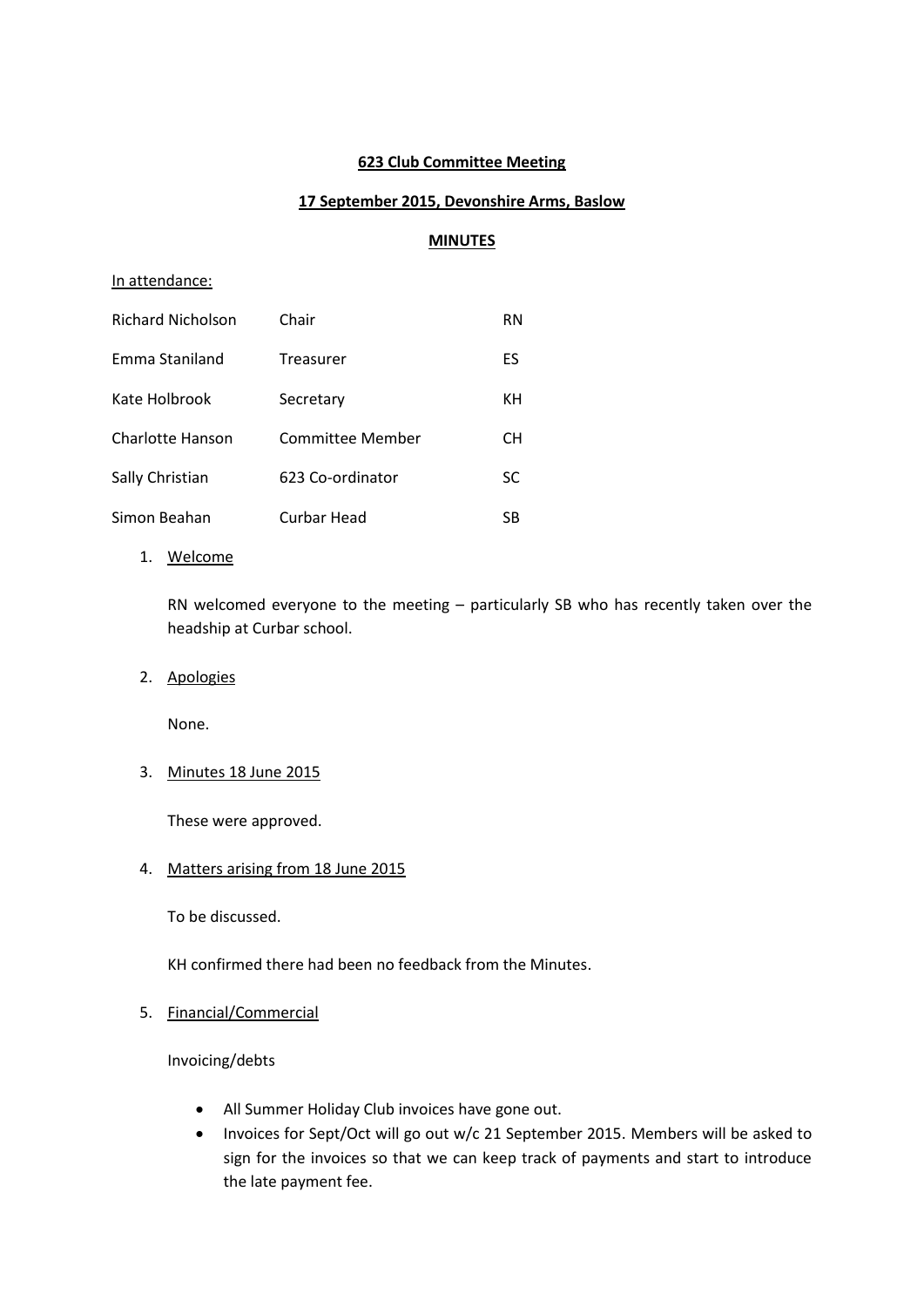- Good progress has been made in recovering bad debts. There are no large bad debts.
- Members are once again encouraged to pay invoice by way of bank transfer. Bank details now appear on the invoices.

### **Accounts**

 Cash flow is currently lower than hoped and this should resolve once fees are paid by Members.

### OSH spend/budget

- Once cash flow improves, spending can commence.
- Priorities were agreed as the outside light (to be completed before the clocks back), and railings from the outside gate to cordon off the play area.
- SB to consider Club's request for use of the MUGA. The work on the railings will be arranged once a decision is made on the MUGA use.
- Other work required includes a front door weather board, kitchen, chairs and new toys.
- RN will review the kitchen facilities and whether they are currently suitable for the preparation of food particularly with winter approaching and the need for some hot food.

### Childcare Voucher Scheme

KH to send an CCV information sheet with the Minutes to Members.

### 6. Operational

### Summer Holiday Club

This was fairly well attended with an average of 7/8 per day.

### October Half Term

- It was agreed that early publicity would go out for this by leaflet and on the website.
- It was agreed that the Club would have more structured activities and a timetable of events would be included on the leaflet.

### 2015/2016 Register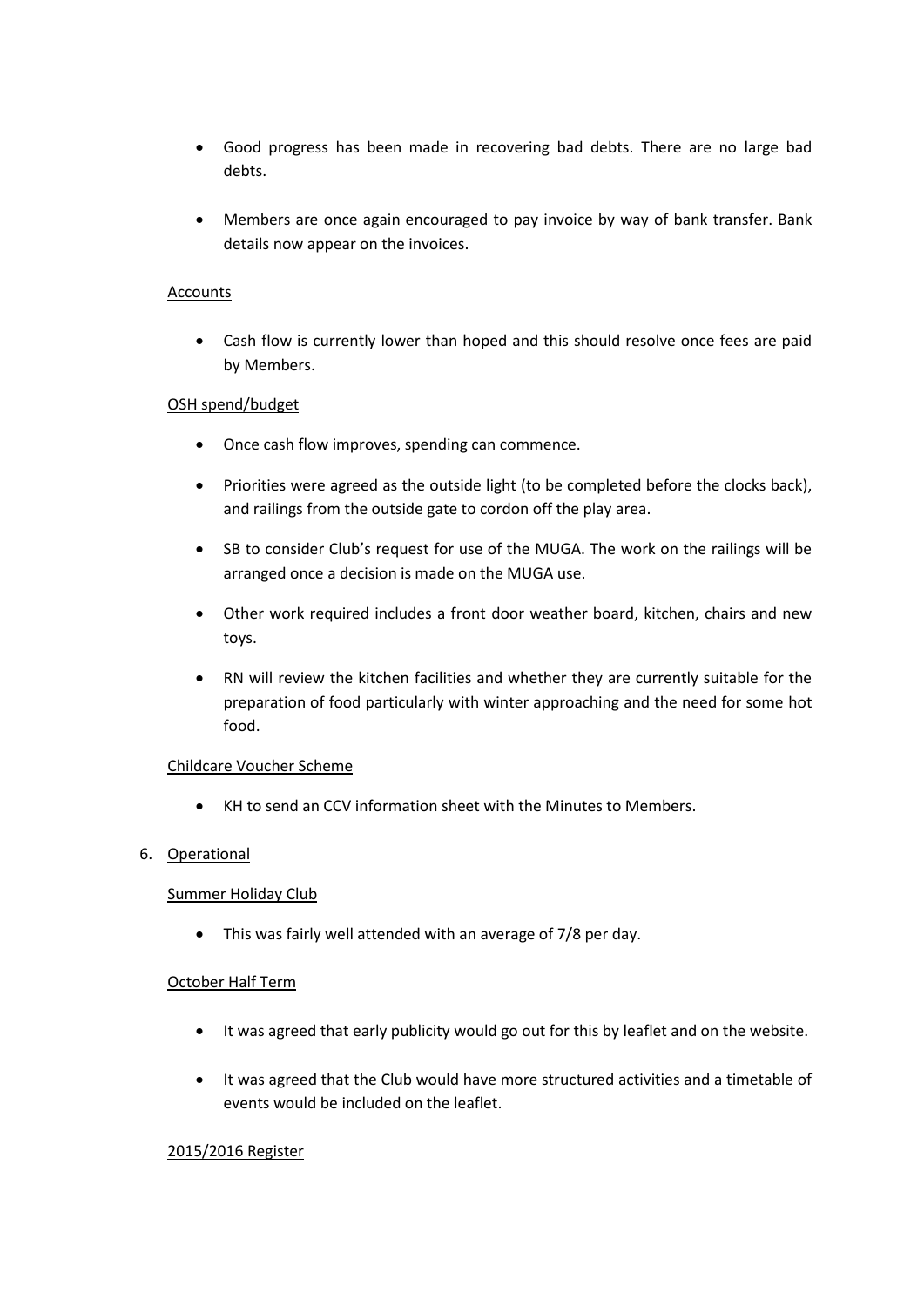- We have gained more children this term than those leaving us.
- Mondays, Tuesdays and Wednesdays are more or less full. There is a waiting list for a Tuesday.
- There are some spaces on Thursdays and plenty of spaces for Fridays.
- SC to provide KH with a list of all new Members' email addresses.

### New Head Liaison Meeting

- RN has already met with SB.
- SB agreed that these would be useful going forward.

#### Risk Assessments – update

• These are being reviewed by RN.

### Policies & Procedures

- PAT testing is due in September. SB confirmed that the school are sorting this out and Club will be invoiced for their share of the testing.
- Fire records are complete and SC confirmed that Club is up to date with the drills.
- Matt and Meg's DBS checks require renewal (due every three years) which SC will attend to.
- Curbar School is to provide Beth's DBS number to SC so she can check whether the DBS check can be used for the purposes of her role at 623.
- Staff training records are up to date and SC confirmed that relevant training courses had been booked for the staff.

### Health & Safety – accident reports

No accidents reported

### Quality Audits

• These are all up to date.

### Personnel Issues

- Staff appraisals are outstanding and will be completed.
- RN to agree a date for SC's appraisal.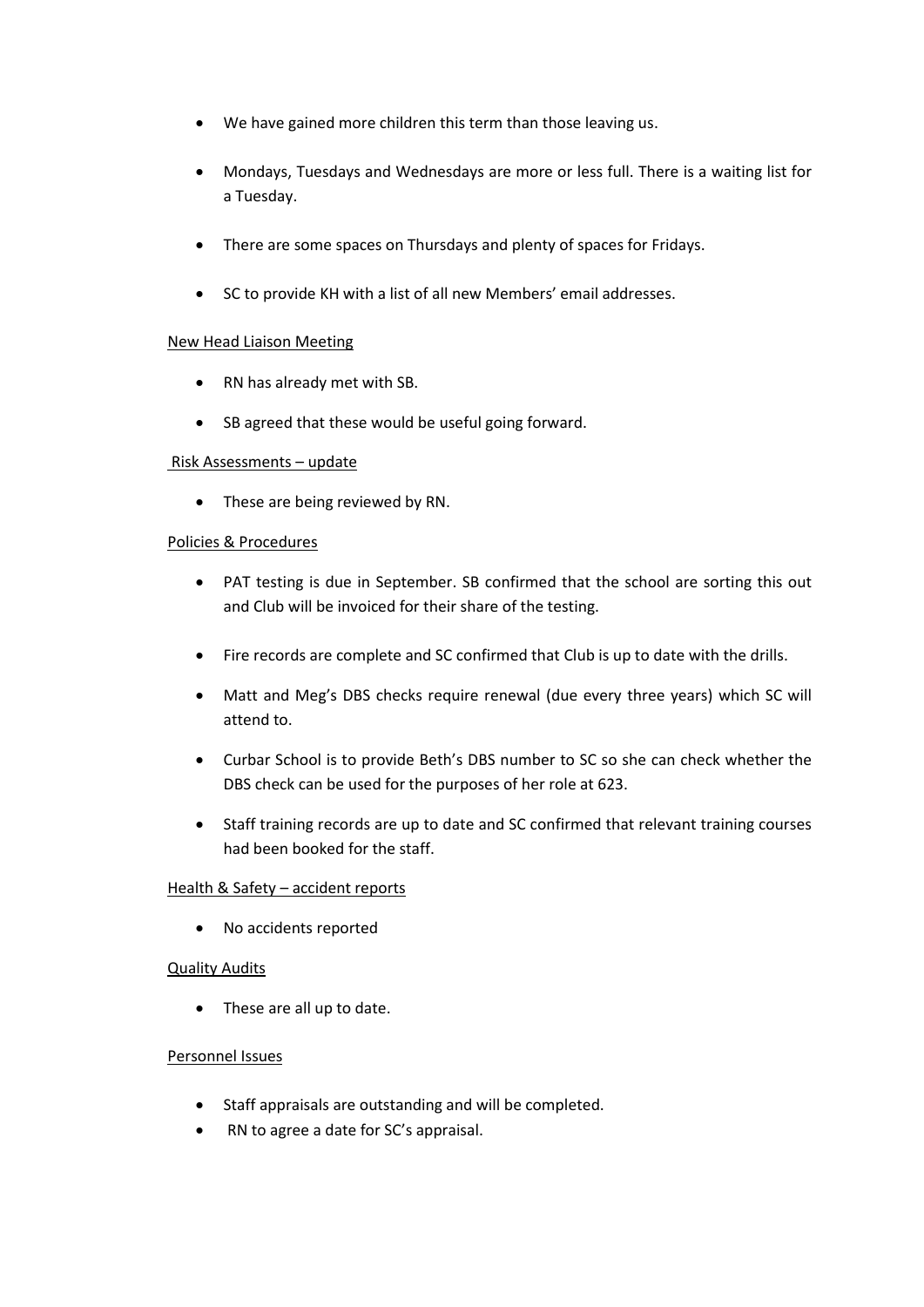- A staff planning meeting took place on the school inset days before term started. It was agreed that every appropriately qualified member of staff will have an opportunity to take the role of Acting Manager in SC's absence.
- SC confirmed that she had received an expression of interest in relief work. The person concerned is level 3 trained. RN to interview.
- The issue of staff contracts are still to be reviewed.

# 7. Marketing

# Website feedback and update

- The website has been very well received and has been updated to include holiday dates and recent Minutes.
- CH to arrange for more photographs to be added to the website. It was agreed that Committee members' children would be used for this to avoid any publicity issues of other children.
- KH to add a link to the website when sending out the Minutes.

### Next newsletter

- It was agreed that there is no need for a Newsletter going forward as everything would be put on the website.
- 8. Old School House (OSH)

See above.

# 9. Any Other Business

**Liabilities** 

• RN to liaise with the feeder schools.

# Curbar School Liaison Meeting

• See above.

# Succession planning

 KH confirmed that she had received no expressions of interest for Committee roles after April 2016. KH will send out a reminder when issuing the Minutes.